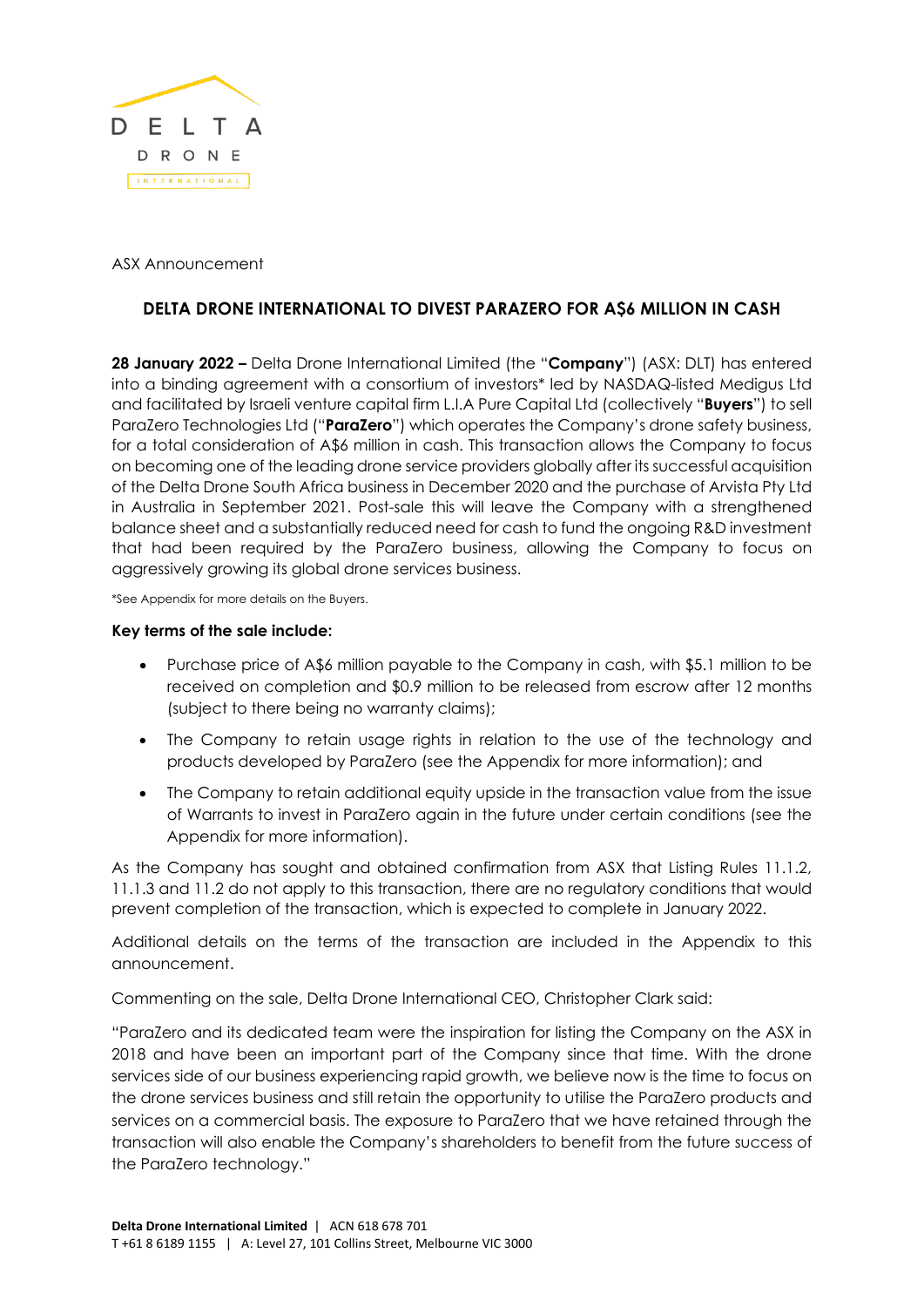"For the Company, this sale allows us to invest in building our team and to aggressively accelerate growth across all our drone services businesses, with the vision of becoming one of the leading drone service providers in the world."

"We want to thank all of the ParaZero team for their efforts over the last few years as they have delivered on their vision to develop world-leading technology for the safe use of drones in commercial applications."

The sale is not subject to any regulatory conditions and is expected to complete once residual conditions have been met which are expected to be finalised in the coming weeks. The Buyers have already paid their respective proportions of the completion payment into an escrow account for further certainty of funding pending completion.

The proceeds from the sale will significantly strengthen the Company's balance sheet with approximately \$5.1 million in cash being available at completion (less the net debt in ParaZero being assumed by the Buyers and transaction costs, which together will be approximately \$0.45 million) and a further \$0.9 million which will be available 12 months from completion (subject to there being no future warranty claims). These funds will allow the Company to invest in building its team, particularly in its sales, marketing and service areas so that it can deliver its leading drone services to more customers in the mining and agriculture industries, where it is seeing significant growth opportunities.

More specifically, the funds received will be retained by the Company and used to meet both its existing financial obligations and to pursue opportunities for investment in new drone-based software & geospatial data-related technologies that are more directly related to its ongoing service offerings within the Australian and African markets. The Company also intends to pursue further acquisition opportunities that will allow it to complement its current services with new technical capabilities or to expand into new geographic locations.

There will be no changes to the board or senior management of the Company as a result of the transaction. The Company intends to provide an update on its overall capital and management planning as part of its financial year results announcement in February 2022.

*This announcement has been authorised for release by the Board of Delta Drone International Limited.*

| For more information, please contact:                                    |                                                                                                                        |
|--------------------------------------------------------------------------|------------------------------------------------------------------------------------------------------------------------|
| Corporate<br>Chris Clark, Chief Executive Officer<br>E: contact@dlti.com | <b>Investors</b><br>Eric Kuret, Managing Director @ Market Eye<br>$P: +61-417311335$<br>E: eric.kuret@marketeye.com.au |
| Stephen Buckley, Company Secretary<br>$P: +61(0)861891155$               | Media<br>Tristan Everett, Executive Director @ Market Eye<br>$P: +61-403789096$<br>E: tristan.everett@marketeye.com.au |

# **-ENDS-**

#### Page 2 of 6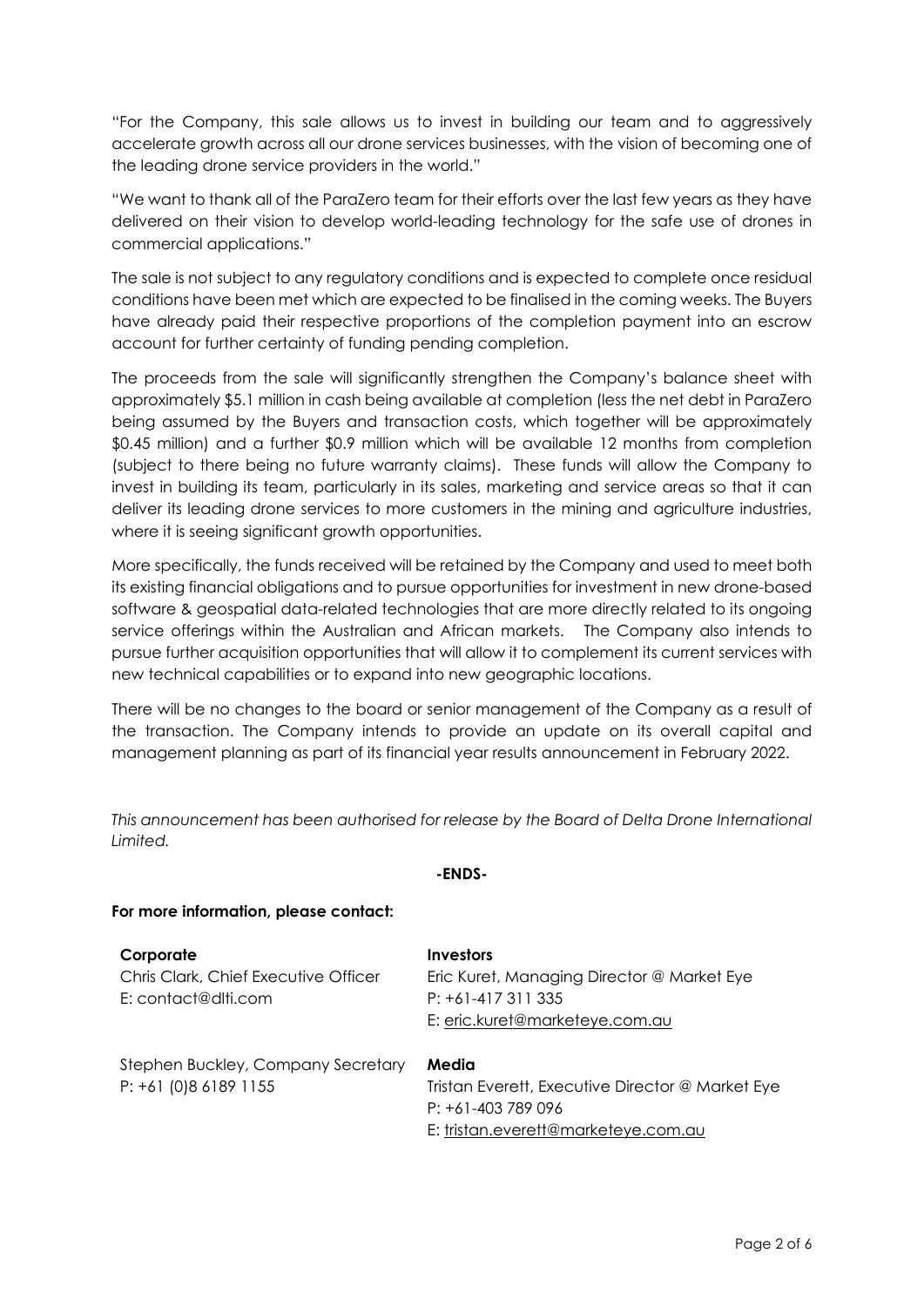### **About Delta Drone International**

Delta Drone International is a multi-national drone-based data service solutions provider for the mining, agricultural and engineering industries. It provides aerial surveying and mapping, security and surveillance, and blast monitoring and fragment analysis through a fullyoutsourced service with AI and fast data turnaround that allows enterprise customers to focus on operations on the ground while Delta Drone International takes care of everything in the air.

For more information, please visit: www.dlti.com.au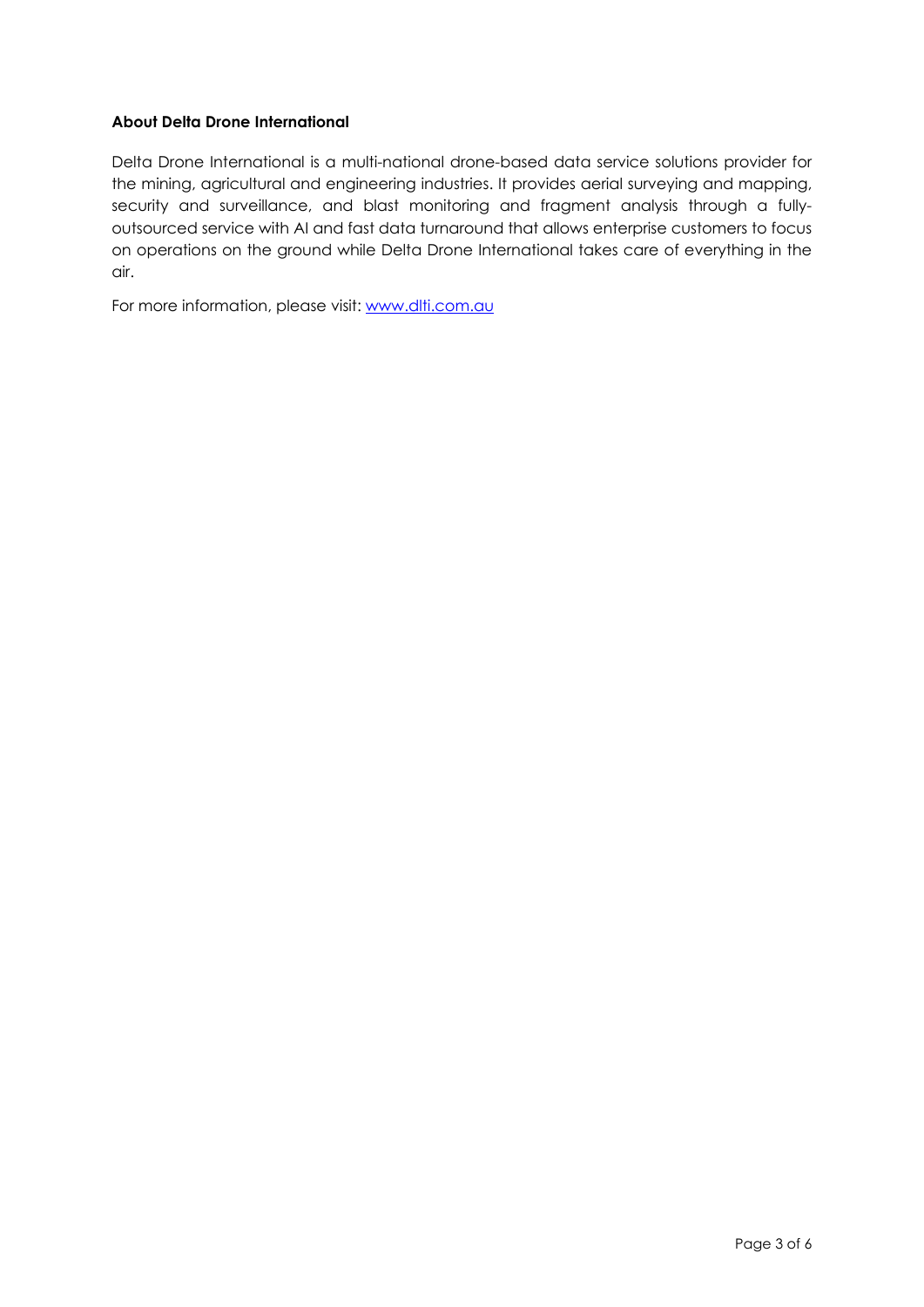# **Appendix: Additional Details on the Terms of the Transaction**

#### Part A:

The Company has entered into a binding agreement to sell ParaZero Technologies Ltd (its wholly owned Israeli subsidiary), which holds all of the intellectual property in its ParaZero drone safety technology and sells a range of drone technology and safety systems. All of the staff of ParaZero will continue to be employed by ParaZero after the sale has been completed.

The Buyers are a consortium of investors led by NASDAQ-listed Medigus Ltd and facilitated by Israeli venture capital firm L.I.A Pure Capital Ltd. Further information on the Buyers is detailed below:

- **Medigus Ltd -** Based in Israel, Medigus Ltd. (Nasdaq: MDGS) is a listed technology company focused on innovative growth partnerships, mainly in advanced medical solutions, digital commerce and electric vehicle markets. Medigus' affiliations in the medical solutions arena include ownership stakes in Polyrizon Ltd and ScoutCam Inc. The Company's investments in digital commerce include Gix Internet Ltd, Jeffs' Brands Ltd and Eventer Technologies Ltd. In the electric vehicle market: Charging Robotics Ltd and Revoltz Ltd are part of the Company's portfolio of technology solution providers. Kfir Zilberman beneficially owns approximately 8% of the shares in Medigus while Pure Capital also has consultancy and other arrangements in place with Medigus.
- **L.I.A. Pure Capital Ltd** Pure Capital is a private investment company, owned by prominent Israeli businessman Kfir Zilberman. Over the last two years, the firm has led various transactions and capital raisings totalling over US\$1 Billion in the U.S, Canada and Israel. Headquartered in Tel Aviv with offices in New York City and Toronto, the firm's focus is working with Israeli technology companies, from early stage until commercialization, high scale funding and IPOs. Pure Capital works with institutional investors in Israel, including hedge funds and high-net-worth individuals.
- **Other investors**  the other investors are executives at Pure Capital and parties that are, or are related to, other high net worth individuals advised by Pure Capital who are investing directly into the acquisition. A full list of Buyers and the proportion of ParaZero to be acquired by each is set out in Part B of this Appendix.

In consideration of the sale of ParaZero, the Company will receive the following from the buyers:

- **A\$5.1m in Cash** at completion less the customary adjustments listed below.
- **A\$0.9m in Cash** to be held in escrow for 12 months as security for any warranty claims.
- **Adjustment.** Customary (positive or negative) Balance Sheet adjustment necessary to provide ParaZero on a debt-free / cash-free basis and with an average level of working capital at completion. The Company currently estimates a transfer of approximately A\$0.3 m in net debt to be on the balance sheet of ParaZero at completion. The Company will also incur transaction costs of approximately A\$0.15m. This will result in a reduction to the total cash to be received from the buyers at completion by these amounts.
- **Usage Rights.** For a period of five years from completion, the Company and its subsidiaries will retain the right to buy from ParaZero directly or through any thirdparty distributor, all ParaZero commercial products that are sold by ParaZero at any time during said period and will be available for use on all drones operated by the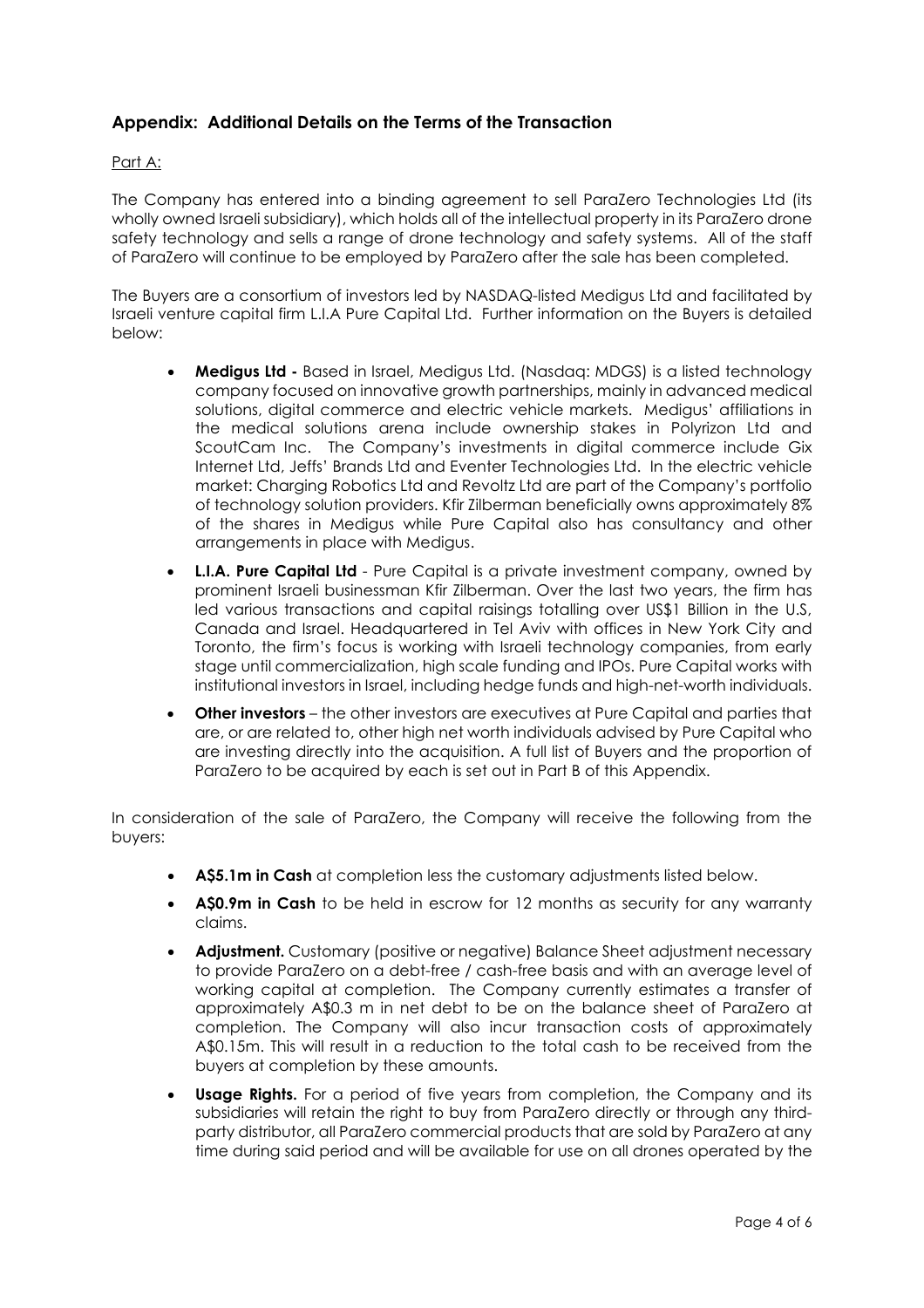Company. Such purchases shall be made on pre-agreed arms-length pricing terms.

- **Warrants.** A warrant to purchase new shares in ParaZero, or any other related entity that owns and operates the ParaZero business in the future. The number of shares applicable to the Warrant is a fixed number of shares which reflect approximately 3% of ParaZero's issued shares as at the time of completion, and may be exercised under the two following scenarios:
	- Scenario 1 in the event of a closing of an IPO of ParaZero (or its related entity) on a regulated stock exchange during a period commencing on the date of completion and ending upon the earlier of the following trigger events:
		- (i) five years after the issue date; or
		- (ii) the one-calendar-month Volume Weighted Average Price ("VWAP") per ParaZero share has traded on the stock exchange at a price that is at least 50% more than the price per ParaZero share at the time of the IPO,

then the Company will have 90 days from the trigger event to exercise the Warrants at the IPO price, otherwise such Warrants shall lapse.

Scenario 2 - In the event there is no IPO during the five years after the issue date, then for a period of 12 months beginning on the fifth anniversary after the issue date, US\$5.9834 per ParaZero share at a pre-money valuation of US\$10 million (on a fully-diluted as-converted basis as of the issue date).

The sale agreement includes standard seller and buyer warranties and indemnities which are typical for a transaction of this size and nature.

The Company has sought and obtained confirmation from ASX that Listing Rules 11.1.2, 11.1.3 and 11.2 do not apply to the transaction.

There are no regulatory conditions precedent to completion, which is expected to occur in the coming weeks following finalisation of customary completion items. The Buyers have already paid their respective proportions of the completion payment into an escrow account for further certainty of funding pending completion.